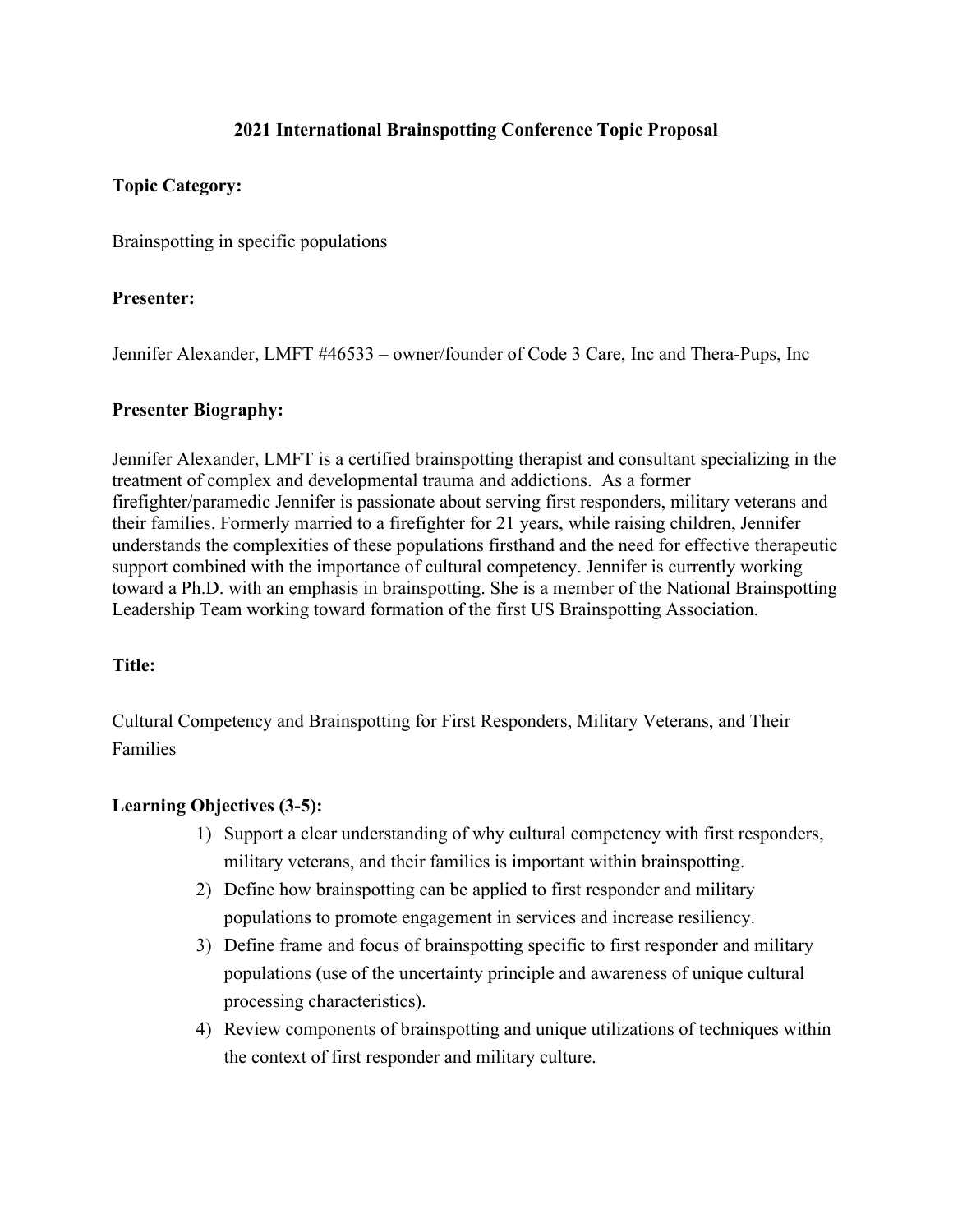5) Define use of brainspotting for expanding performance and creativity in the context of first responder and military culture.

### **Presenter Requirements:**

110 min presentation format Mac/Apple cable connectors to a projector Microphones for presenters (2) Microphone for audience participation (2)

### **Teaching Method(s):**

Lecture with video and experiential opportunities. Interactive learning through question/answer discussion and sharing of cultural knowledge. Comprehensive culturally appropriate resources provided.

### **Results and Discussions:**

I am a great certified brainspotting clinician, does that mean I can effectively work with first responders, military veterans and their families? How often do individual clinicians assess their readiness, skills, or biases in working with these populations before offering brainspotting? The answer is "not very often", and when pressed to do so, skilled brainspotting clinicians will frequently refer to the uncertainty principle to justify why they do not seek specific cultural competency for working with first responders and military veterans. The lack of cultural competency and awareness of how to uniquely apply brainspotting techniques specifically to these populations routinely leads to a lack of effective engagement, limbic countertransference, and premature disengagement from therapy resulting in missed opportunities for healing.

#### **Abstract:**

It is estimated that 30 percent of first responders develop behavioral health conditions including, but not limited to, depression and posttraumatic stress disorder (PTSD), as compared with 20 percent in the general population (Abbot et al., 2015). Over 2.7 million military members who served during Afghanistan and Iraq, have been diagnosed for PTSD war-related events (Ciarleglio et al, 2018). The nature of their duties requires chronic exposure to extreme stressors. Examples include exposure (direct or indirect) to death, grief, injury, pain, or loss as well as direct exposure to threats to personal safety, long hours of work, frequent shifts and longer shift hours, poor sleep, physical hardships, and other negative experiences (Botha, Gwin, & Purpora, 2015; Marmar et al., 2006; Patterson et al., 2012; Quevillon et al., 2016).